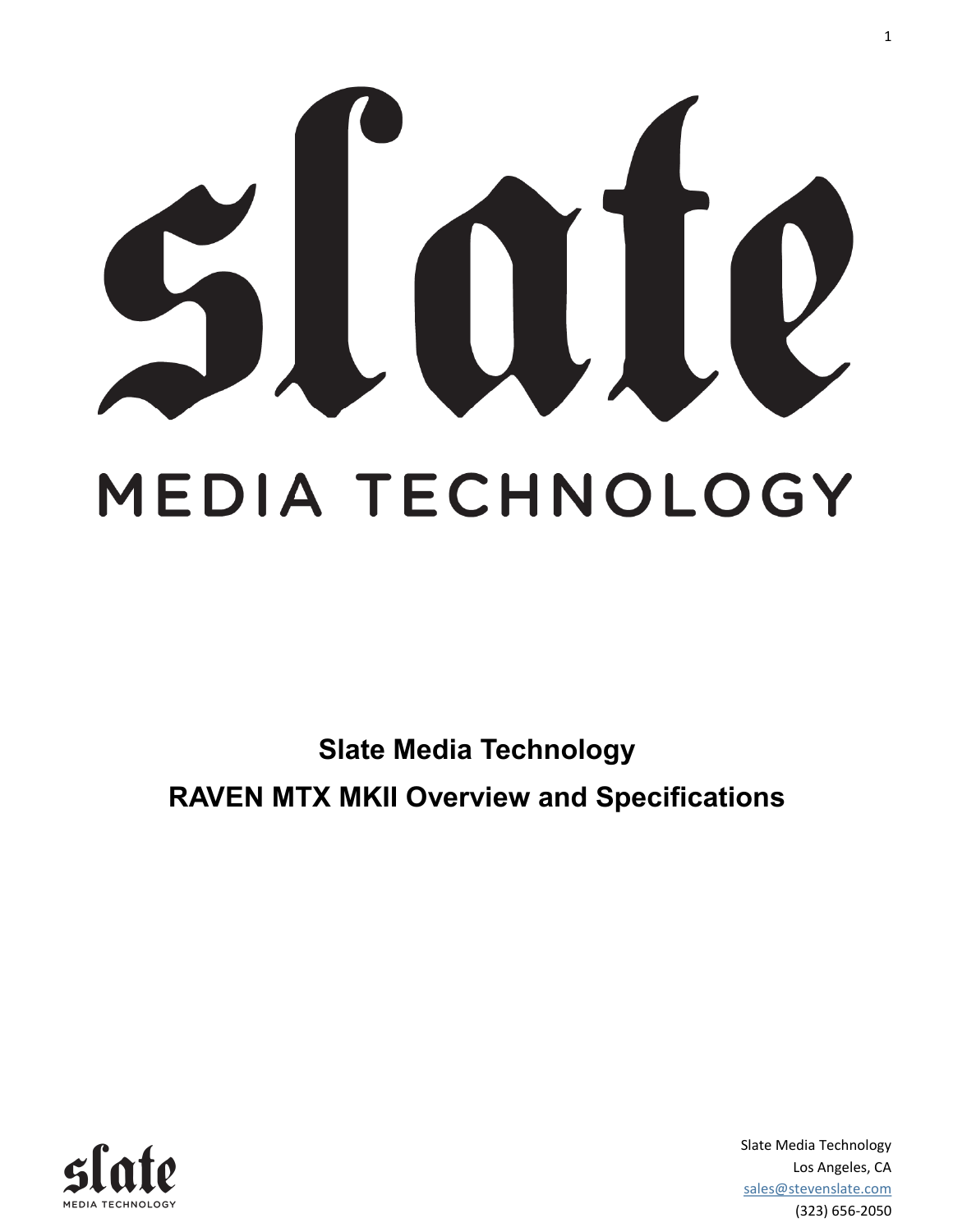#### **Slate Media Technology Product Overview**



### **RAVEN MTX MKII**

In the past decade, the technological revolution has transformed audio into a medium that is produced and delivered in the digital domain. Powerful Digital Audio Workstations enable music makers to create more efficiently and economically. Costly large format analog consoles were never designed for a modern production process. What was missing is a new solution that REMOVES ALL OBSTACLES between the engineer and DAW. Introducing the RAVEN MTX from Slate Media Technology – the first ever Multi-Touch Audio Production System.

# **RAVEN 3.0 SOFTWARE**

- Multi-Touch Fader Control
- Directly Tweak Plugins with Touch
- Control Fader Resolution with Fine Faders
- **The Batch Command System (Included within Raven Software)**
	- Each Batch Command has the capacity to execute up to 1,000 Key Commands, Mouse Clicks and Menu Selections in ONE Button. And they are fully customizable, so users can create and record their own in addition to the hundreds of pre-programmed commands already included!
		- *NOTE: The MTX/MTi2 come with one (1) DAW license. To use multiple DAWs with RAVEN, you will need to purchase additional licenses for \$99 USD each.*
	- **Batch Command Examples (All example commands executable with a single mouse click). The User can:**
		- **Bounce MIDI to Audio (and Audio to MIDI):** Automatically bounce the Audio track, import it back into the session and hide the MIDI Track.
		- Snap Transients to Grid: Splice the audio track by the transient, snap the transients to the grid and then consolidate the region.
		- **Copy and Paste Plugin Chains Across Tracks:** Instantly copy and paste entire plugin chains across tracks.
		- **Create, Name & Color Code Tracks:** Instantly create any types of tracks, name them anything, and even change their color.
		- **Create an Instant Headphone Mix:** Create a stereo aux track, name it, copy the send to selected tracks and copy the mix level to the send level.
- **The Slate Remote (Free for the RAVEN and Batch Commander applications)**
	- The Slate Remote is free iOS app that comes with any Batch Commander or Raven that automatically synchronizes the user's Batch Commands to their iPhone or iPad.
		- Requires iOS 7.0 or later.
		- Compatible with iPhone, iPad, and iPod touch.
			- Optimized for iPhone 5 and above.



Slate Media Technology Los Angeles, CA sales@stevenslate.com (323) 656-2050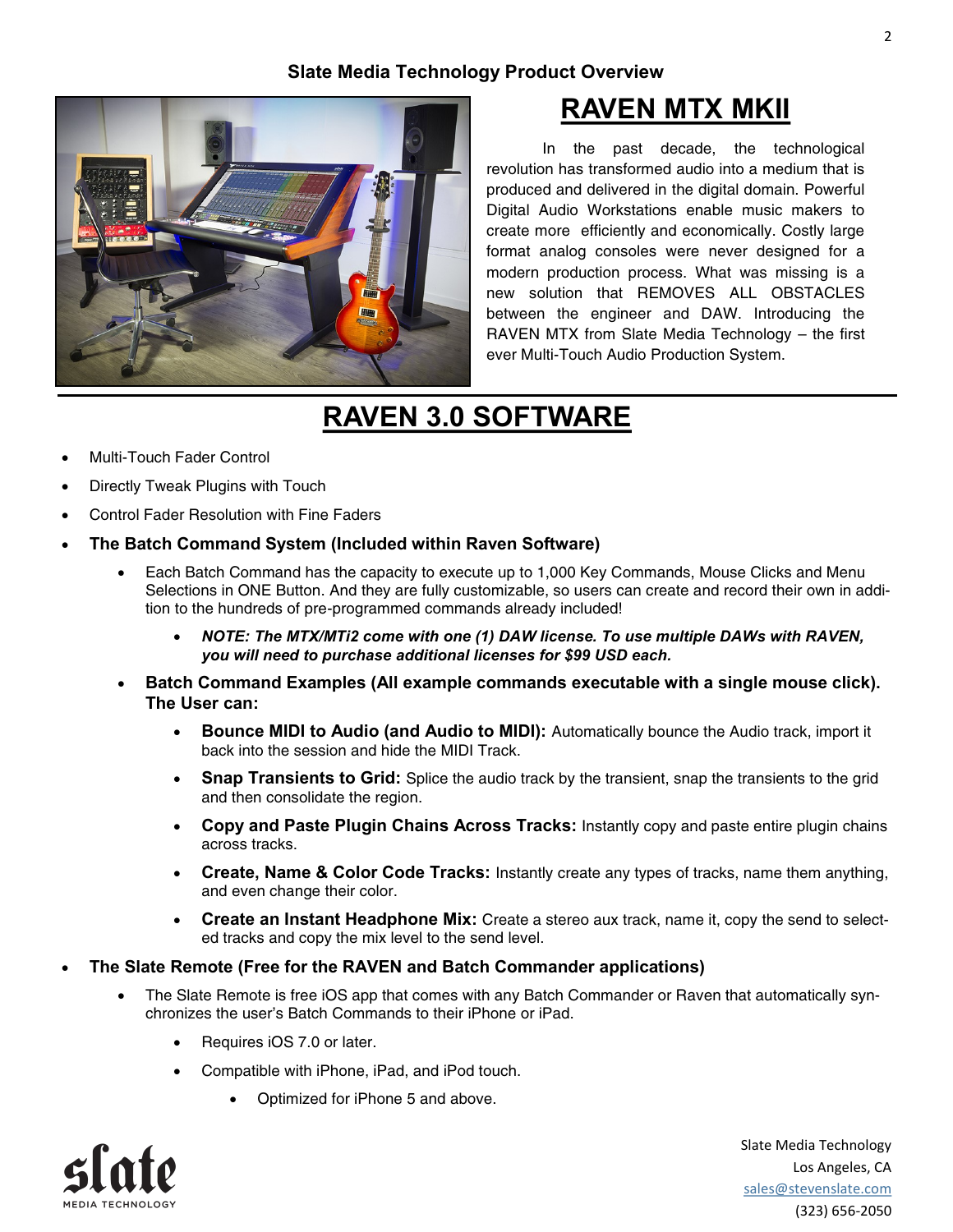# **RAVEN MTX MKII:**

- Screen: 46", LED backlit IPS, 12-touch multi-touch display HD resolution-1920 x 1080
- **Compatible DAWs:**
	- Pro Tools 10, 11, 12 (Beta)—Mac Only
	- Logic Pro X—Mac Only
	- Cubase & Nuendo—Mac Only
	- Digital Performer—Mac Only
	- Ableton Live—Mac Only
		- PLEASE NOTE: RAVEN Hardware comes with your choice of one supported DAW. Additional DAW support licenses can be purchased for a nominal fee from our Store.
- Dimensions on last page
	- PLEASE NOTE: RAVEN Hardware comes with your choice of one supported DAW. Additional DAW support licenses can be purchased for a nominal fee from our Store.

#### **Required for Use:**

- Computer with USB 2.0 connection
- iLok2 Dongle
- Standard DVI cable (included)
	- HDMI Port available, however cable not included
- Uses V-control pro
- No Ethernet or MIDI Required

#### **Minimum Mac Mini/MacBook Pro Requirements:**

- i5 Processor or Greater
- Intel HD 4000 Graphics Card (512MB VRAM)
- 4GB RAM

#### **Minimum Mac Pro Requirements:**

- OS X 10.7 (Lion,) 10.8 (Mountain Lion,) 10.9 (Mavericks.)
- 2.5Ghz Xeon Processor
- Intel HD 4000 Graphics Card (512MB VRAM)
- 4GB RAM
	- Note: Quality of your graphics card is very critical to the quality of your RAVEN's performance.

#### **Power Supply**

The Raven MTX plugs directly into a wall socket and is compatible with 100V-240V - 50/60HZ - 5A

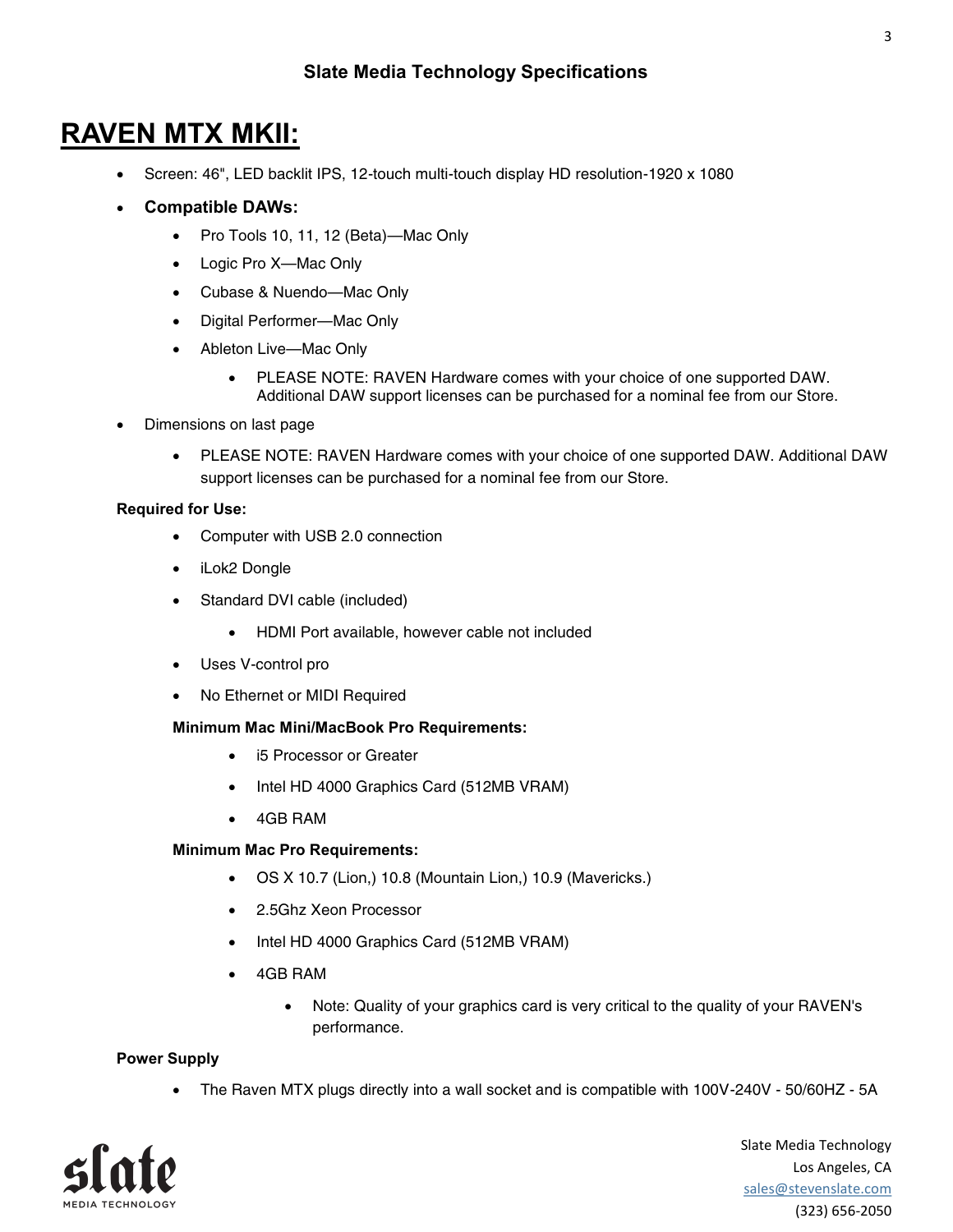

MTX2 Accessory Box 12x9x3" 5 lbs Full palletized MTX2 shipment is 40x60x45" 265 lbs Palletized MTX2 shipment without analog is 40x60x35" 250 lbs



Slate Media Technology Los Angeles, CA sales@stevenslate.com (323) 656-2050

#### **Slate Media Technology Raven MTX MKII Dimensions**